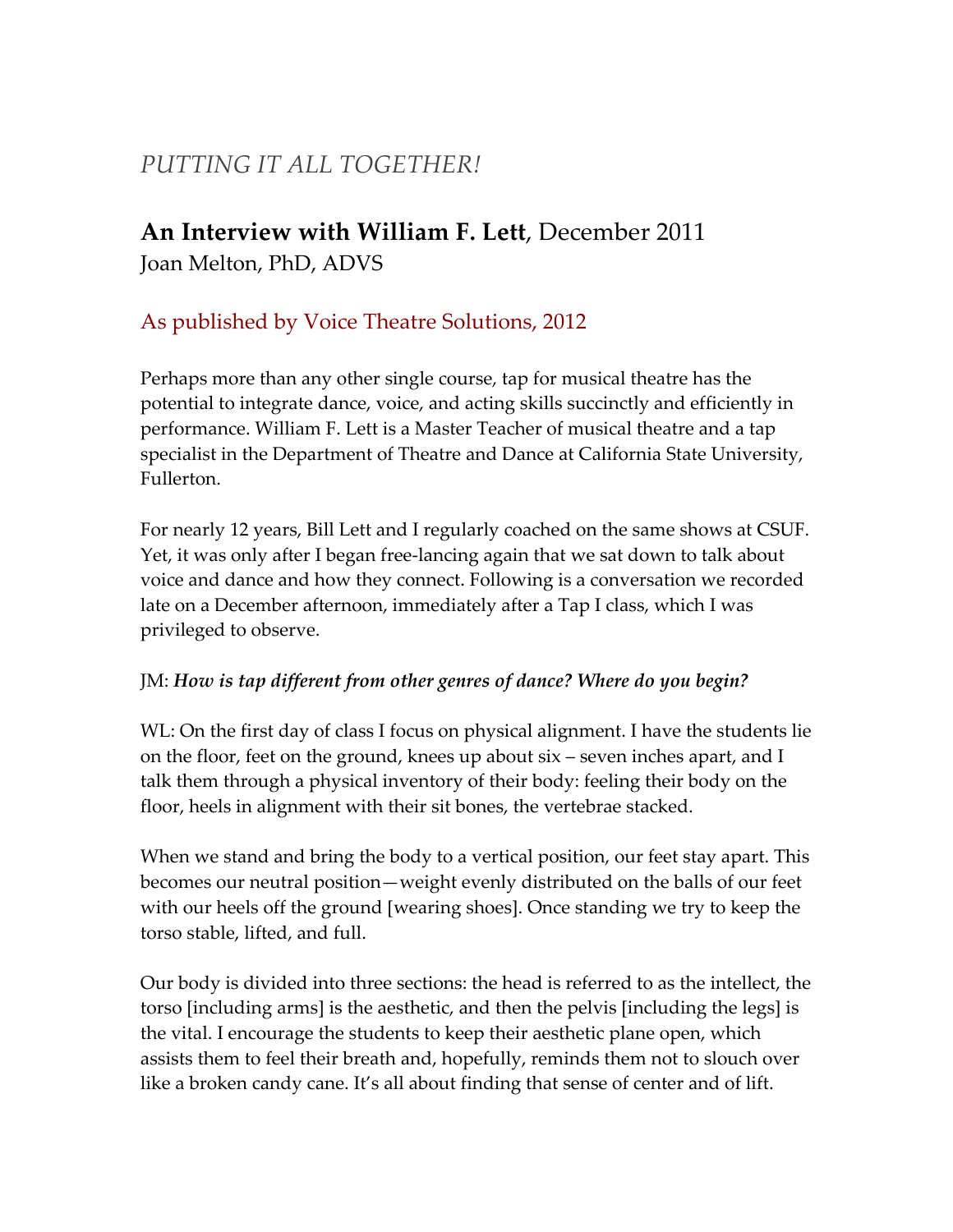Then we'll experience that physical alignment in motion. For example, that locomotor combination we did today (Flap, Heel, Back Flap, Back Flap, Irish step, Gallop, step): novice tappers with no vital or core connection tend to bend over and their body breaks in half, which for me would obstruct the line of the body and ultimately have an adverse effect on sound, or on the ability to produce sound. Aesthetically, I'm looking for that lengthened position, which ultimately allows for a more even absorption of impact by the knee.

One thing with tap that makes it very different from other dance genres is the *tap break*. Dancers are going to tap their feet off during a designated musical section, demonstrating intricate rhythms and tricks that would be challenging to the most seasoned performers if they were singing while they're tapping. In the classroom combination you saw today, "Doin' the Production Code" from *A Day in Hollywood/A Night in the Ukraine*, they're tapping syllabically, so accenting certain syllables both physically and verbally: "**Nu**dity will **ne**ver be per**mi**tted, as being **ne**cessary **for** the **plot,"** which requires a bit more core support while singing.

## *Aha, and after you told them not to make everything the same, we began to understand what they were saying—they were using operative words. We do it all the time when we speak, but often lose that when we're reading.*

Because they're new, they're still learning the musicality of tap—they think it's just a piece of metal on a shoe. But if you hit it with your big toe or your little toe or the tip or the ball, it will make a different sound; it's a musical instrument. So you have to understand that you are accompanying yourself. There are different sounds that can be made with the shoe, as opposed to sounds with the words themselves.

#### *And all of this is part of the composition.*

Absolutely it is. That applies to most tap musicals. It's the same with the song "Anything Goes." They're going to flap heel flap heel flap heel flap ball change: All simple steps are used to mark time and introduce the dance vocabulary of the musical number. They're not going to do anything really difficult; they're just going to keep time while they're singing, until they have that dance break. Then they cut loose and it's a different beast.

On the genealogy tree of Tap, there are many branches, but there are two strong, identifiable *roots*. We have Broadway Tap, which I teach here, and we have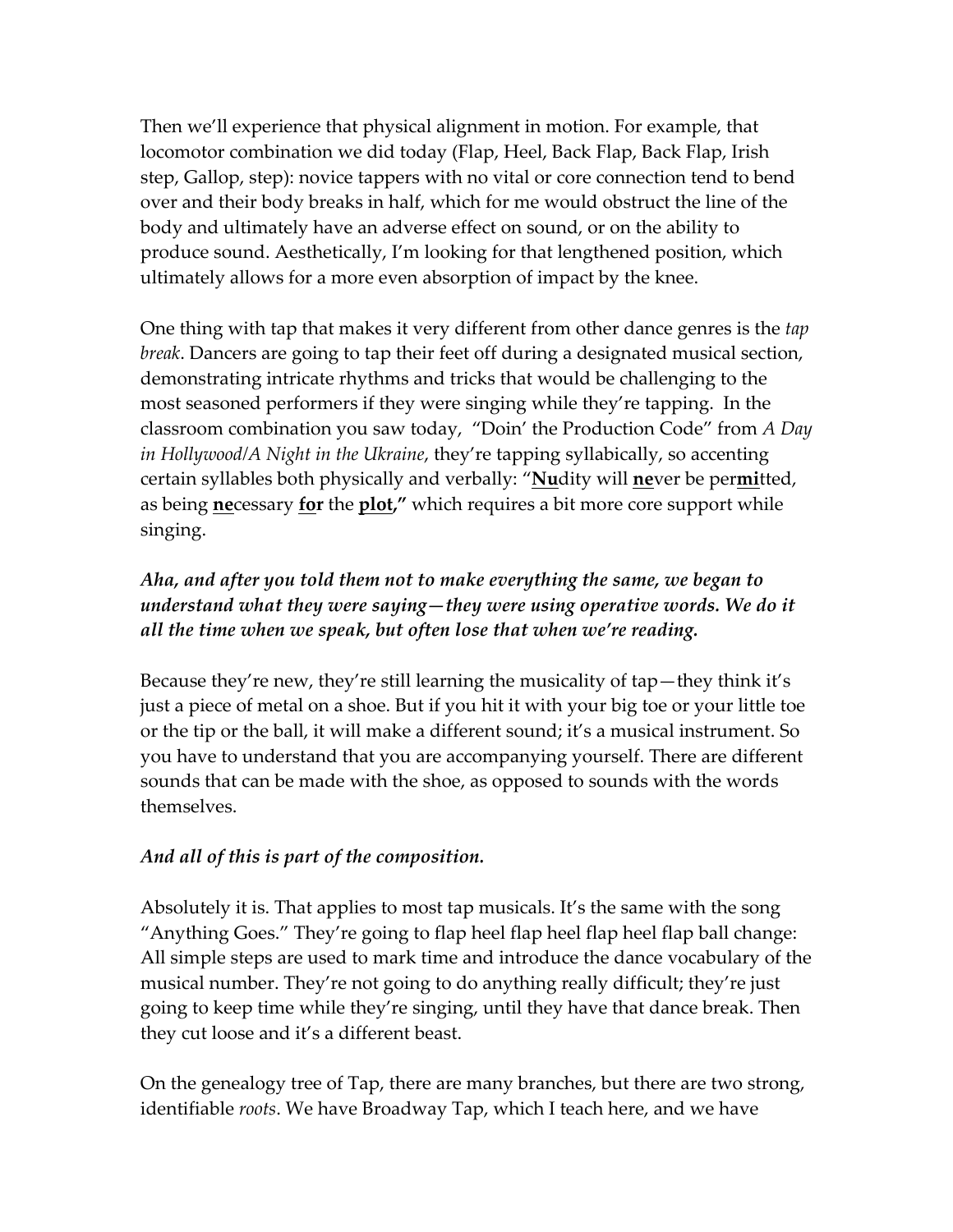Rhythm Tap, which is *Jelly's Last Jam*, *Tap Dogs*, *The Tap Dance Kid*, *Stomp*, etc., which has a more urban, rhythmic feel, and is often done *a capella*, as in the work of the Nicholas Brothers, Savion Glover and Gregory Hines. I often refer to Rhythm Tap, as rapping with metal; it feels more like a jam session. I don't know if you've seen the movie *Tap*. It stars Gregory Hines, Sammy Davis Jr., Jimmy Slyde, Bill Anagnos, Sandman Sims, Bunny Briggs—a lot of the founding fathers of Tap. There's a scene in the movie where tap becomes a form of communication, a percussive challenge against the piano or against each other. They were really creating rhythms for themselves, versus creating rhythms to support a text; the rhythm *was* their text. In essence, they were sending an action with their feet. It was a contest of one-upmanship. "What is that tap step?" "Well look at this…" "Well, I can add on and make it that." "Where does that go?" Hence a challenge. So unless you're doing a show that calls for that kind of fast, furious, intricate, rhythmic melody of Rhythm Tap, the most common form encountered onstage is Broadway Tap.

In the past I've brought in a couple of rhythm tappers to teach a master class in Tap II, but other than that, I think the students here really need to have those 45 - 50 real, true, basic Broadway tap steps they're going to need for every production of *Anything Goes*, *Dames at Sea, 42nd Street,* etc.

One of the challenges for a tapper who must sing simultaneously is the absorption of the shock waves that go up the body from the impact on the ground—they have the potential to complicate the [singer's] ability to produce an esthetically pleasing sound. For example, I can flap, "In olden days a glimpse of stocking…" and still produce a sound that is unobstructed by my tapping, by engaging my core in addition to my plié. But as soon as I release my core or increase my impact on the ground, I'm bouncing to the point where my sound is distorting. There are always ways around this. Some Broadway shows enhance the tap sounds with tracks so performers still have the ability to produce a supported sound, accompanied by intricate rhythms and fancy footwork. On the other side of the coin, some shows use microphones on the tap shoe itself to augment the tap sound, which in turn allows the dancer not to have to increase the impact, thus reducing the intrusion on the ability to produce clear vocal sound.

Another option is to have separate singing and tapping choruses. So while it's a challenge, choreographers and musical directors *can* accomplish a great vocal sound while tapping. And that's really the hardest part, because your body serves simultaneously as a percussion (tap) *and* string/wind (vocals) instrument.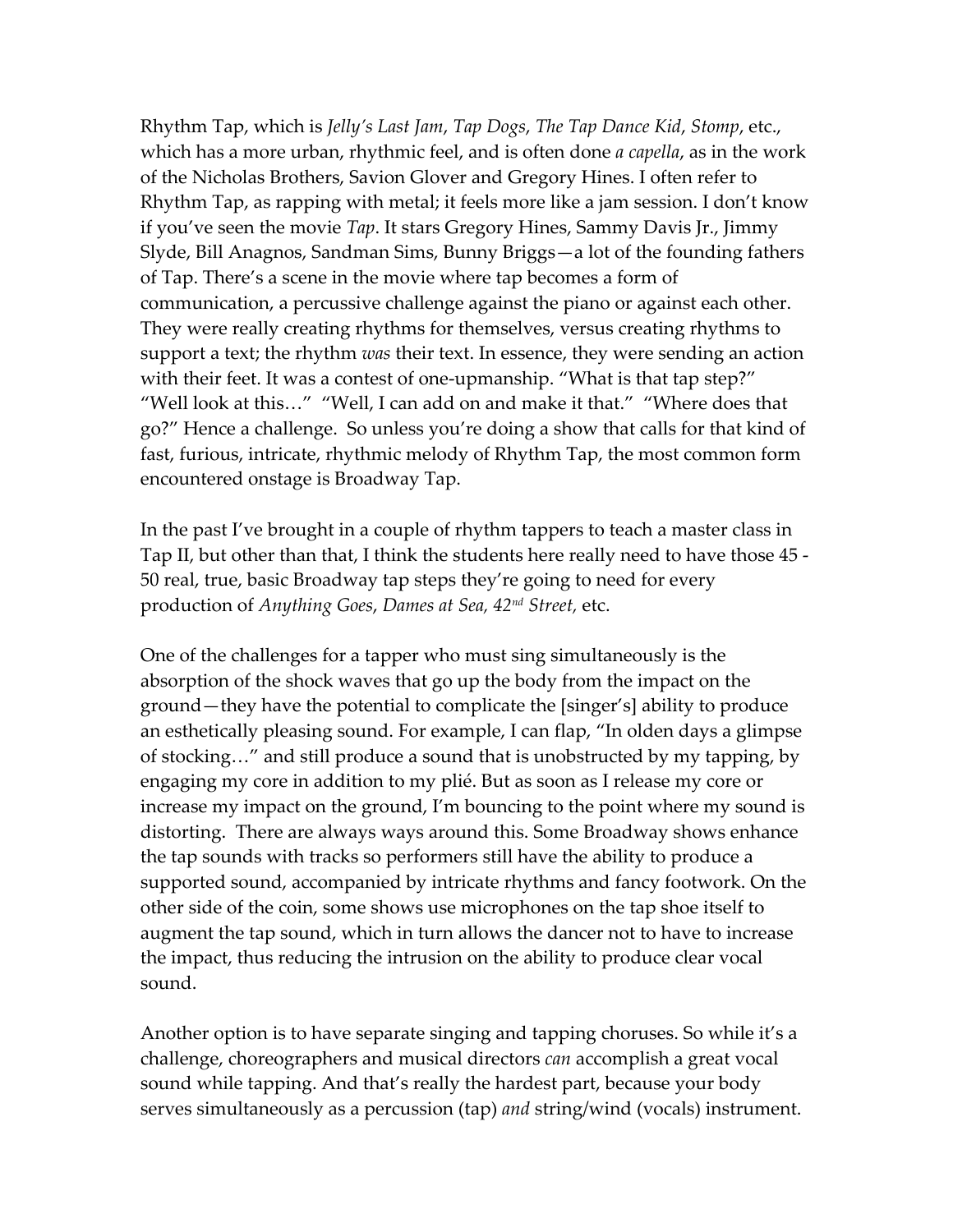Tap/singing is like a tremor really. It's like you're holding a note while your body is bouncing. The secret is in that plié. You have to plié, you have to absorb that impact, you have to engage your core and stay lifted. The harder you tap, the more obstructive you're going to be to the body as an instrument. That's why I always say if you don't plié, you're going to get shin splints—a term used loosely to describe an *overuse injury* characterized by a dull aching pain brought on by exercise. The pain is felt on either the inside or outside of the shinbone (tibia). Repetitive loading of the front lower leg commonly causes shin splints. This is often a result of overtraining.

#### *Do you say anything about breath?*

I try to remind them to breathe. Young dancers tend to hold themselves together and they (sucks breath in noisily to demonstrate) and they hold their breath. They have not discovered the concept that breath can *help* you in dance. Use the breath in pirouettes, leaps, lifts, jumps. It forms a conjunction within the body…breath gives you energy.

It's the same thing in tap. You have to find that sense of breath or it becomes stale, rigid; it doesn't have any sense of flow or cyclical nature to it. Without breath the body is not really *living* per se; it's just *there*, and it's held tight. It becomes what I often see in competition dance. I had a young dancer who was a professional and she could have assessed right into Tap II. However, as a result of a conversation I had with her, she decided to take Tap I. She made it through four weeks of class and then wanted out. The reason [for wanting out] was different from the reality, which was that she had no breath in her movement. She was technically very gifted, but so stoic and so strong and so stern, and there was no sense of breath, and it was, "This  $-$  is  $-$  the  $-$  trick  $-$  that  $-$  I  $-$  do  $-$  real  $-$  ly  $$ well." I have one of those in the class you saw: a brilliant, gifted tapper, but there's no breath there. And as a result, she looks angry, and I told her, "You need to engage a sense of breath, and there's going to be a re-nutrient, so to speak, of oxygen in your brain, and you're going to have to find that place to take a breath and it's going to look like you enjoy what you are doing." When they're not breathing, it looks like they're not enjoying it.

*This makes so much sense.*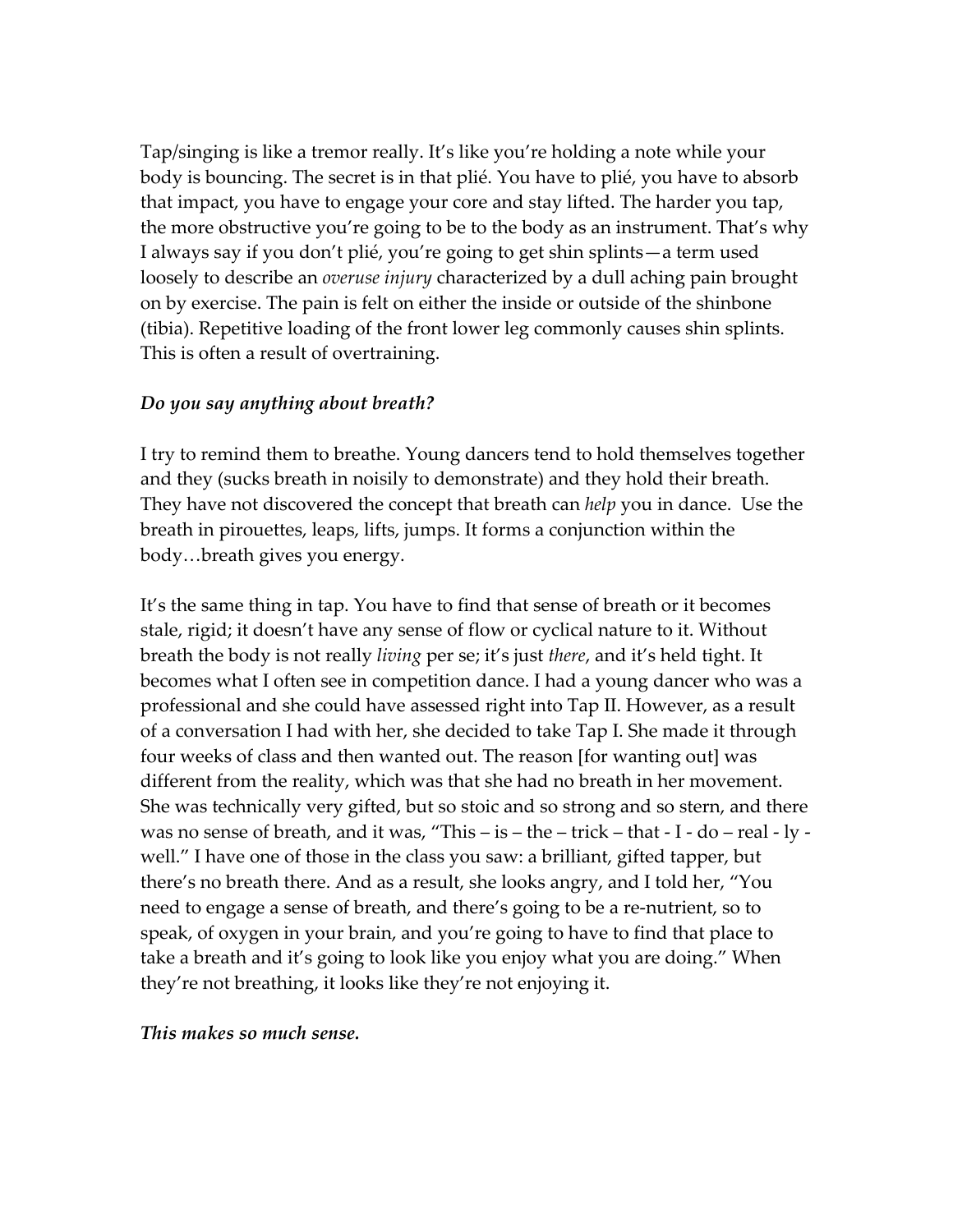It crosses all genres. Find that breath, use the body's momentum to inhale and exhale every time you move, and when you fight it, you're fighting the movement.

#### *This is what I'm hearing, even from people who teach ballet.*

Breath and release, absolutely…. I have observed some pedagogy classes where the use of breath becomes a good tool but it also becomes a crutch, being used as a cue. In a dance we may arrive at a section where there is no music and we're dancing in the silence and it's [demonstrates noisy inhalation and exhalation], so now we're using that inhalation as a cue. We can still accomplish the same breath at that same exact moment, but it's the quality in which it's approached that makes the difference.

#### *Yes, the noisy breath is inefficient, as well as ungraceful.*

## *What about range, resonance, articulation, the acting dimension? Do those figure into dance training, or are there different components, for example, spatial awareness?*

Spatial awareness is so very important in all forms of dance and all visual art. In my class we have a lack of that right now. You saw when they went across the floor, they have no spatial awareness, they're going to dance right on top of you and they don't care. I think part of that is their being in and out of that moment, and whether they're making it as a collective/group or just as an individual. They need to take in more of the room instead of their own little bubble.

Resonance, I would say it's going to be easier to get a skull or chest [vocal] resonance out of a tap dancer because the lower the sound, the more reverberation from the tap itself because it happens from bottom up. So [sings] "I Can't Be Bothered Now," from *Crazy for You*, is all up in the chest while he is dancing, because it's lifted here [upper torso] and he's tapping down here, and this [lower torso] stays stable.

#### *You say* **stable,** *but it's still working.*

Oh, it's still moving.

*That's all you need.*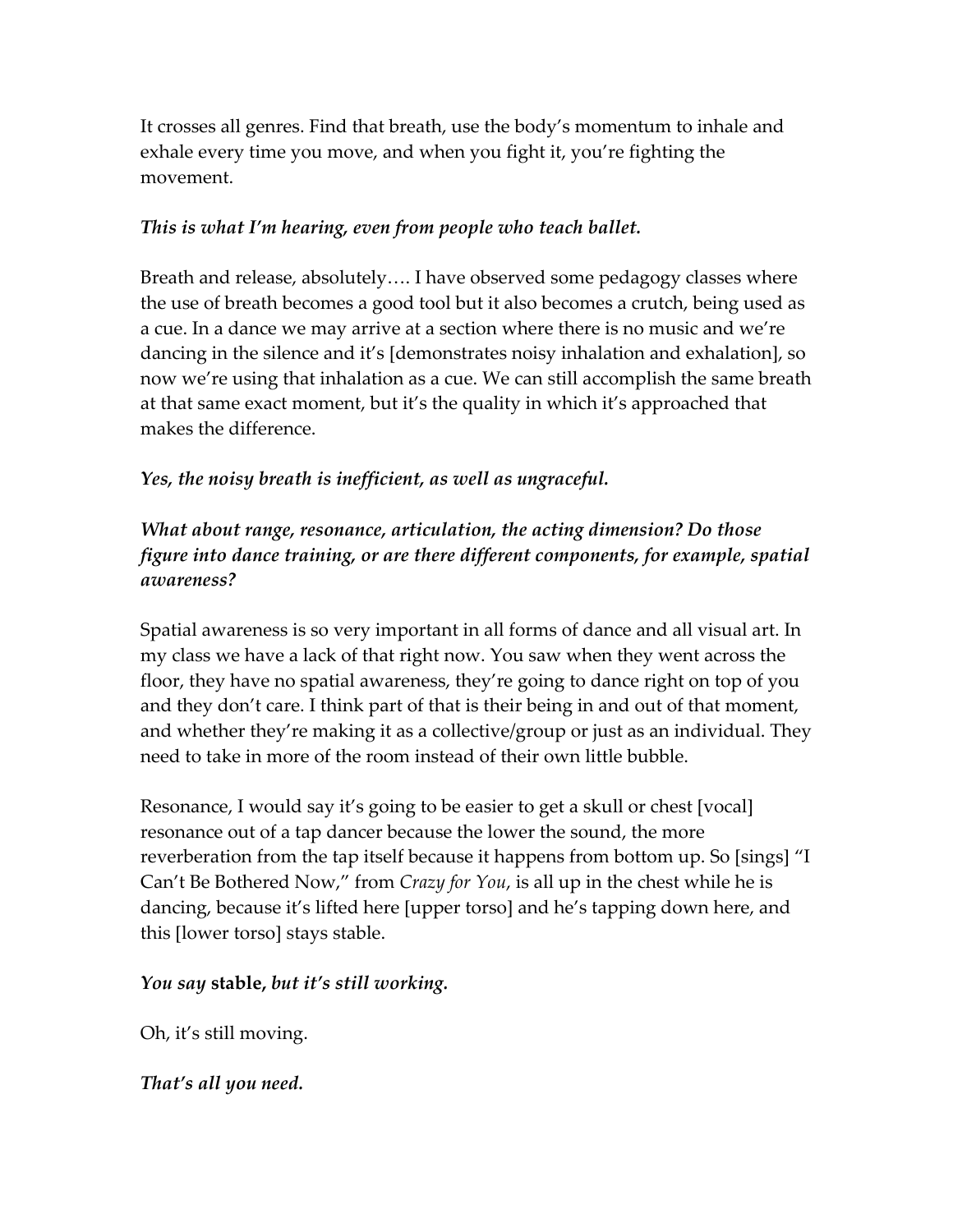It's a *degree* of release or a degree of holding onto the abdominals. If you completely release, from my perspective, you're going to look like you're nine months pregnant.

## *Right.*

So you still stay upright in the torso, and you drop the pelvic floor without completely releasing the abdominals. I think of releasing the pelvic floor as down though your *hoo hoo*, through your business, just letting-go down below versus letting go forward, because if you let go forward you lose your core, and if you lose your core you have no sense of support, whether breath or physical. But I think you do have to hold your core and drop your pelvic floor.

I'd be fascinated with ultrasound to see what happens with different modalities of movement and sound. Specifically tap, because I'm of the belief that even though the torso is still stationary, there should be less movement in your vital area than there would be in a modern dancer or a ballet dancer. Because in a balancé we're here [demonstrates] or *port de bras*, and dropping and breathing and releasing, so we're engaging in the spine…

## *But that's not what you're doing…*

Right, it's not liquid. In tap we're still connected, we're still engaged, but there's enough room to take that breath. We're not collapsing in the spine; we're staying lifted.

Over the past few years there has been a surfacing of a vocal technique that I absolutely find undesirable, and I know you do as well, which is that audible inhale in singers. It drives me absolutely crazy, and I want them to understand that for me, if you're going to go [demonstrates gasp breath in], it better be exciting or painful, because that's what you're telling me. But it happens a lot now, and I guess it's part of the new culture of pop sounds. Well, I don't necessarily enjoy it.

## *Neither do I!*

And it bothers me because I think they're defeating the purpose of using breath to drive emotions forward; they're just throwing it out there like an obstacle that has nothing to do with the given circumstances.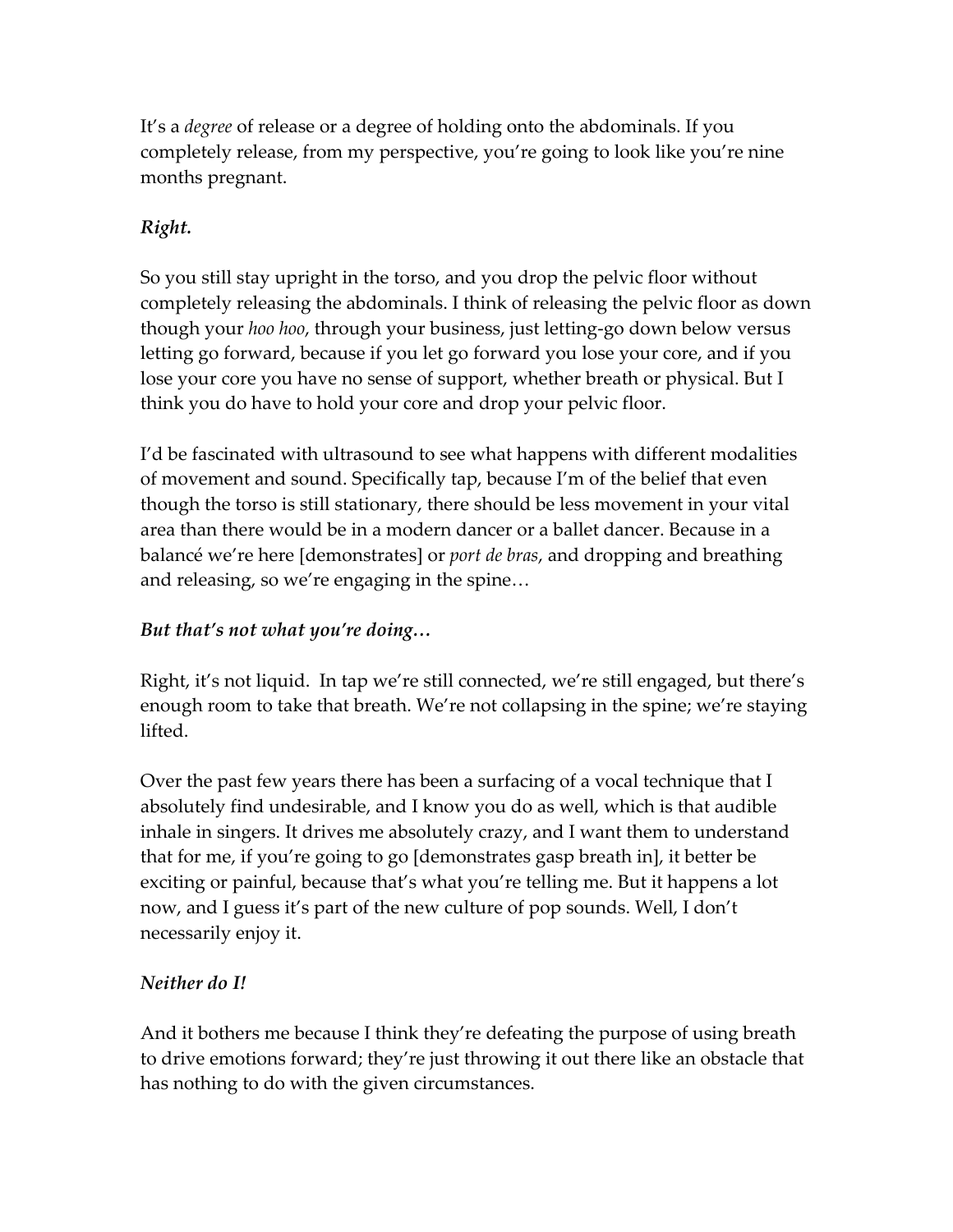#### *Exactly. They're interrupting.*

Well, you're gasping, and if you're not dying or it's not a discovery, don't gasp.

## *What about range?*

Range, yes, if I was to choreograph and create a production number, I would say, "Please arrange it so it's bright and lifted in sound. Don't put the vocal line it in the bottom range," because if it's going to be a dark, full, heavy sound, most likely it won't be choreographed; the lead melody line has got to be in the top half of the vocal range. Otherwise, it's going to be obstructed by dance.

## *Articulation. Someone mentioned hands, how everything else can be great but if you've got funky hands there's something wrong with your articulation.*

I'm going to say funky hands, or external gestures that are not choreographed, are tension, because they don't know where to place tension. So in tap, I see a lot of beautiful lines, but then I see a lot of hand flicking. Or you watch the dancers lose their core engagement and then they start to bend, or their arms lose length and start to collapse and they start to look like Thanksgiving turkeys on a table.

In tap dancing you have to be loose in the ankle. If you're not loose, if there's tension, you're going to have articulation issues. And if you're thinking about it you're going to be tense. So you have to just physically know what you're doing, where you are going, and you have to remember to breathe.

A lot of students have problems with their left foot, like a piano player will have problems with the left hand, that non-dominant hand, non-dominant foot issue.

## *I used to practice twice as much with my left hand!*

#### *What about the acting…*

One of the things that I'm passionate about now is the fact that I think dancers have to be the best actors, because when Laurie and Curly can't *say* that they're in love they *sing*, "People will say we're in love;" and when they can't *sing* it, they do the dream ballet—and in that dream ballet you still have to act. You can't just go through the movement and the gestures with this veneered, botoxed face. It defeats the purpose of moving the story and action forward. And we're hearing an excuse quite a bit that is applied to musical theatre actors…"Oh,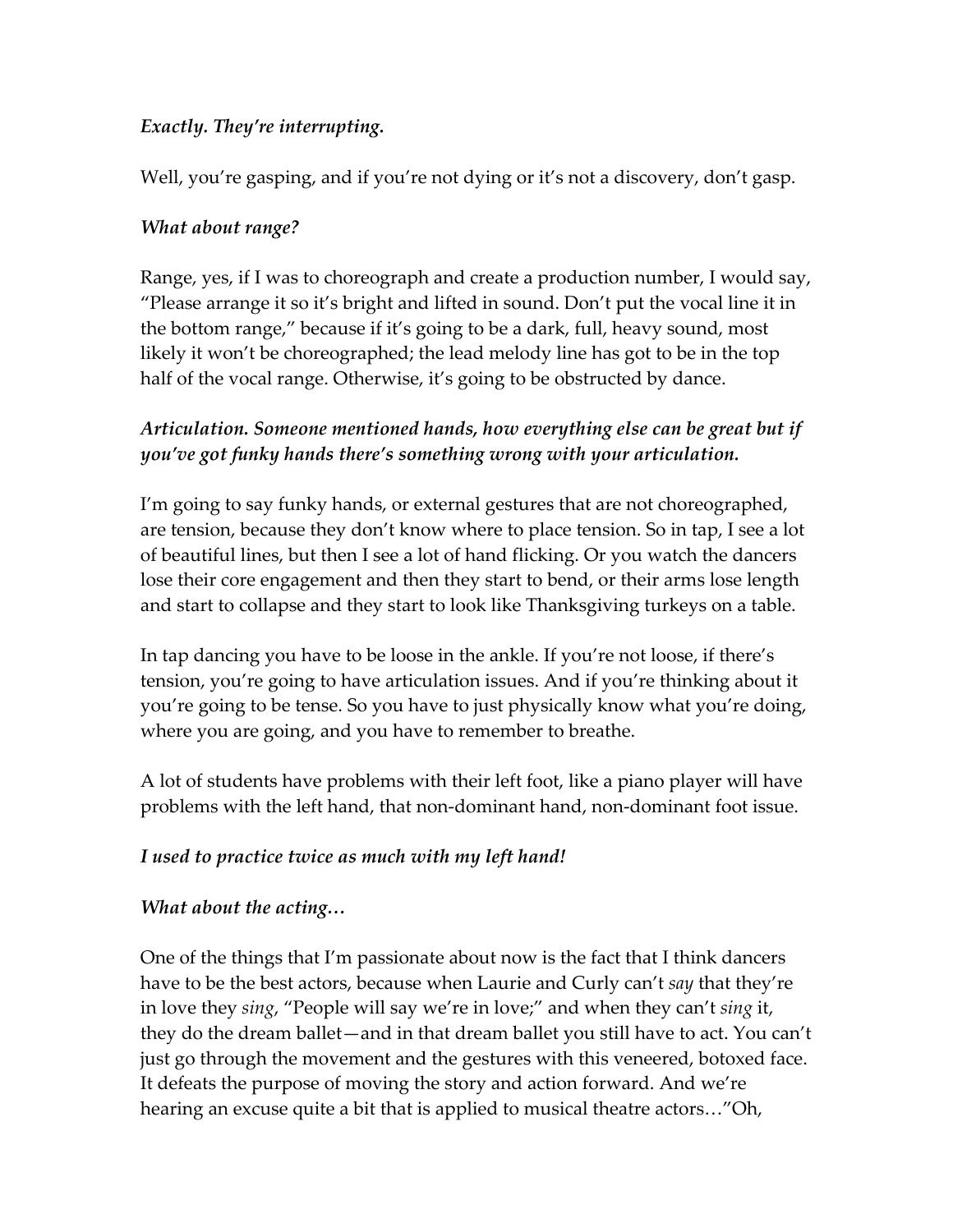you're musical theatre." So, maybe your choice is too big, or maybe it's not connected or not grounded to a true moment, maybe it's a little bit more theatricalized than it needs to be, or maybe it's just too theme park, too cheesy. But you know what? That exaggerated, expressive life is a style of theatre itself. I guarantee you it's really hard to be pageant perfect for 45 minutes of a review show, and to keep that smile throughout, your vocal and physical technique in place, and stay connected moment to moment. We need to stop the segregation of dramatic actors and musical theatre actors; we have too many things in common under the umbrella of *actor* to start separating the herd.

But yes, I think it's so important to act. The *Day in Hollywood/Night Ukraine* combination you saw, if they just spoke the lyrics, "Nudity will never be permitted as being necessary for the plot"—which is just nothing but metered prose—it's boring. They need to make sure that they're telling me the story of the Hollywood Production Code, and their tap is secondary. It's text that drives the plot forward.

## *On another thread, I think it's time we acknowledged that performers use their bodies in different ways to get what they want, and that there's more than one valid approach to vocal technique.*

When was the last time you saw a Hambone routine on a Broadway stage [demonstrates]? We haven't seen that for a long, long time... maybe since *The Will Rodgers Follies* (1991). But all of a sudden *The Scottsboro Boys* arrives on Broadway, the actors are sitting on the edge of a rail car and they are starting to Hambone, and the audience response was overwhelming. This harks back to the Minstrel Show and Vaudeville. It's nothing new, but it's using your body in a different way to create percussive sounds and intricate rhythms.

I think every university dance program should have a voice component, not so much for the world of ballet, but I think in modern it's absolutely imperative. It doesn't have to be spoken word—it can just be sound. Dancers don't understand how to use their voice and how to connect to sound. Adding a vocal component challenges and intimidates most concert dancers, [yet] most are going to work for companies that go into schools and theatres: they bring in kids and they teach them a combination or they do a demonstration; they lecture about the style of dance or the company namesake. They have to *project*, they have to engage the audience, and young children have a very short attention span…so connected sound should be very important to a dancer.